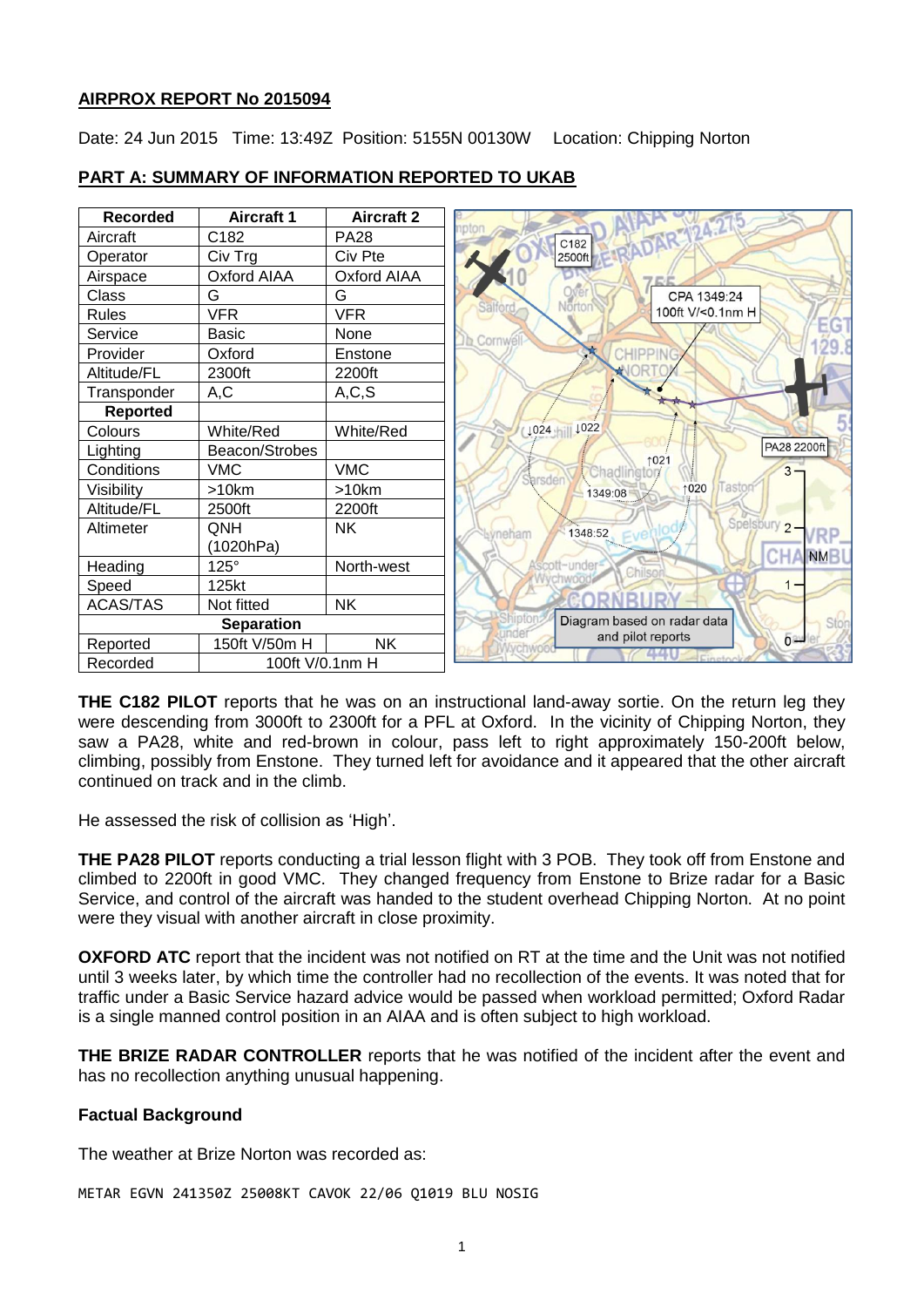### **Analysis and Investigation**

# **CAA ATSI**

The C182 was on a training flight and returning to Oxford. The PA28 was on a local training flight from Enstone. The C182 had called Oxford Radar at 1346:20 and a Basic Service was agreed. The C182 was assigned the code 4520.

The radar recording showed the PA28 leave the Enstone area and track westbound. CPA occurred at 1349:27 (Figure 1). The PA28 did not call Oxford but reported calling Brize Radar. No Traffic Information was provided by the Oxford controller about the PA28 although the controller did provide generic Traffic Information about other traffic. Under a Basic Service the controller is not obliged to monitor a flight, and the responsibility for collision avoidance remains with the pilot.



Figure 1 Swanwick MRT 1349:27 – CPA

### **Military ATM**

The Brize controller was not made aware of the incident on frequency and the Airprox was reported to Brize sometime after the incident. The controller could not recall any conversation with Oxford ATC or the aircraft in question. CPA was estimated at 1349:24 with 100ft height separation and 0.1nm horizontal separation. The PA28 freecalled Brize LARS at 1351:57 and was placed under a Basic Service at 1352:23. The PA28 pilot report suggested that the crew were on climbout from Enstone at the reported Airprox time. From the tape transcript and radar replay, it would appear that the PA28 was not on the Brize frequency at CPA.

#### **UKAB Secretariat**

Both pilots shared an equal responsibility for collision avoidance and not to operate in such proximity to other aircraft as to create a collision hazard<sup>1</sup>. If the incident geometry is considered as head-on, or nearly so, then both pilots were required to turn to the right<sup>2</sup>.

#### **Summary**

 $\overline{\phantom{a}}$ 

An Airprox was reported on 24<sup>th</sup> June 2015 between a C182 and a PA28. Both aircraft were flying VFR in VMC. The PA28 was receiving an a/g service from Enstone and the C182 was under a Basic Service from Oxford. The C182 pilot saw the PA28 and took avoiding action, but the PA28 did not see the C182.

<sup>1</sup> SERA.3205 Proximity.

 $2$  SERA.3210 Right-of-way (c) (1) Approaching head-on.